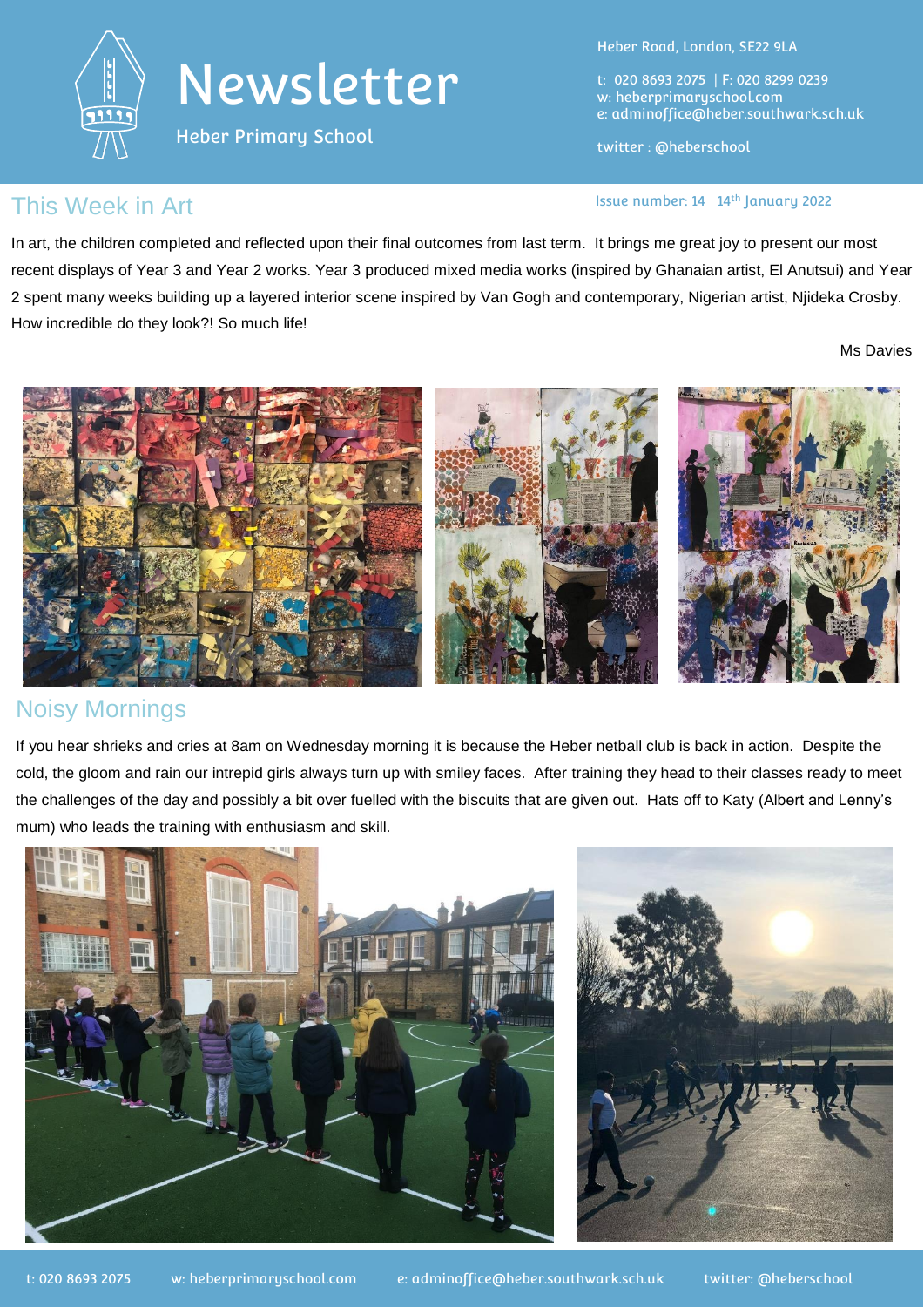

Heber Primary School

Heber Road, London, SE22 9LA

t: 020 8693 2075 | F: 020 8299 0239 w: heberprimaryschool.com e: [adminoffice@heber.southwark.sch.uk](mailto:adminoffice@heber.southwark.sch.uk)

twitter : @heberschool

### Year 5 Slip and Slide on the Alleyns Grasslands

This week 5K had a wonderful time playing football in the winter sunshine on the Alleyns' top pitch. Training with the sun glinting on the netball courts but soon many of the class moved onto the grass. They had the joy of sliding tackles on the muddy pitches. Many returned to school after the lesson looking like they had spent the last 6 months in a trench during the battle of the Somme. No one moaned about the cold. There were a few comments about the mud but everyone was smiling as they trudged back to school.

### House Points

The second half of the Autumn term proved to be the closest yet for our House Points. With only 10 points difference between 4th and 1st place! The winning house with a HUGE 2626 points was …. Ndume! (Yellow) Well done to everyone in Ndume. You can wear your own clothes to school on the 21<sup>st</sup> January.



# Year 4 Immersion Day

On Thursday we had a lot of fun being introduced to our new topic, 'What makes Europe so special?' The day began with the challenge of creating our very own large jigsaw puzzle of all of the countries in Europe. This really tested our knowledge as we had to cut out each piece carefully and then work out which country it was and where it should be placed in order to create a map of the whole continent. After this, we had a flag hunt around the school. Each flag was hidden and we had to locate them all - bonus points for knowing the capital cities of each country too! Finally, we spent some time exploring the physical features of a chosen country. Using maps to carefully plot water sources and mountain ranges, we then used mod rock to build up the landscape. We can't wait to add the finishing touches once it dries out!

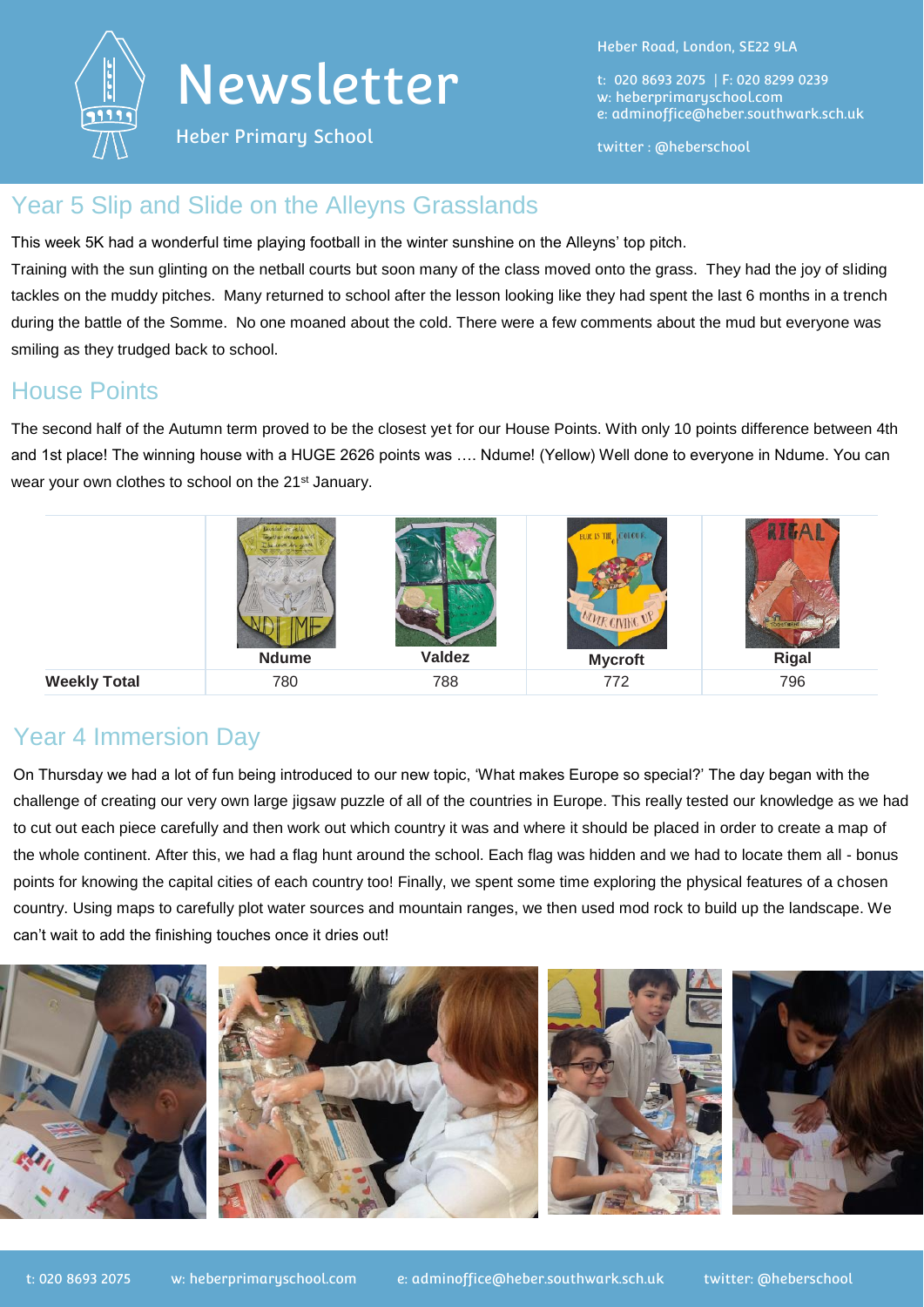

Heber Primary School

Heber Road, London, SE22 9LA

t: 020 8693 2075 | F: 020 8299 0239 w: heberprimaryschool.com e: [adminoffice@heber.southwark.sch.uk](mailto:adminoffice@heber.southwark.sch.uk)

twitter : @heberschool

### Private Piano Lessons by Mr Withecombe

Are you interested in learning the piano? All ages and abilities welcome. Private lessons taught from your home or at the studio. Flexible hours, lesson lengths and topics. Please contact Luke Withecombe, former music teacher at Heber Primary School, on [lbwpiano7@gmail.com](mailto:lbwpiano7@gmail.com) for more information. CRB checked and references on request."

# COVID-19 Update on Testing & Isolation

We have a number of COVID-19 cases at Heber, currently across Years 1, 3, 4 and 6. We would ask parents and carers to remain vigilant in order to help keep our school safe for children and staff. The guidance on testing and isolation has been changing at speed, and we would ask parents and carers to help us by following the latest advice;

- If your child is displaying any possible Covid-19 symptoms, please keep them at home and request a PCR test as soon as possible. Even if they have taken a negative lateral flow test, they could still have the virus, and the PCR will confirm this.
- Please use lateral flow tests if you think you or your child may have been a close contact of a positive case; for instance, if there is a case in your household or in their class. If your child is asymptomatic but tests positive on a lateral flow, you can assume that they have the virus. You do not need to order a PCR for asymptomatic cases. They should isolate for the required period.
- If your child tests positive on either a PCR test or a lateral flow test, they should isolate at home. The isolation period has been cut to 5 days from Monday 17<sup>th</sup> January. If they test negative on two consecutive lateral flow tests on Days 5 and 6, at least 24 hours apart, they can return to school on Day 6.

If you have any questions, please contact the school office who can help you.

# Admissions Update

If you have a child entering Reception in September 2022, please remember the deadline to apply for their place is tomorrow Saturday, 15<sup>th</sup> January at 11.59pm. For more information, please use the following link: [Southwark Admissions](https://www.southwark.gov.uk/schools-and-education/school-admissions/primary-admissions/applying-for-a-primary-school-place)

If you have a child entering Nursery in September 2022, please note that Heber's Nursery application deadline is 1<sup>st</sup> April 2022. For further information, please use the following link or contact the school office to speak with Elizabeth: [Heber Nursery Admissions](https://heberprimaryschool.com/about/admissions/)